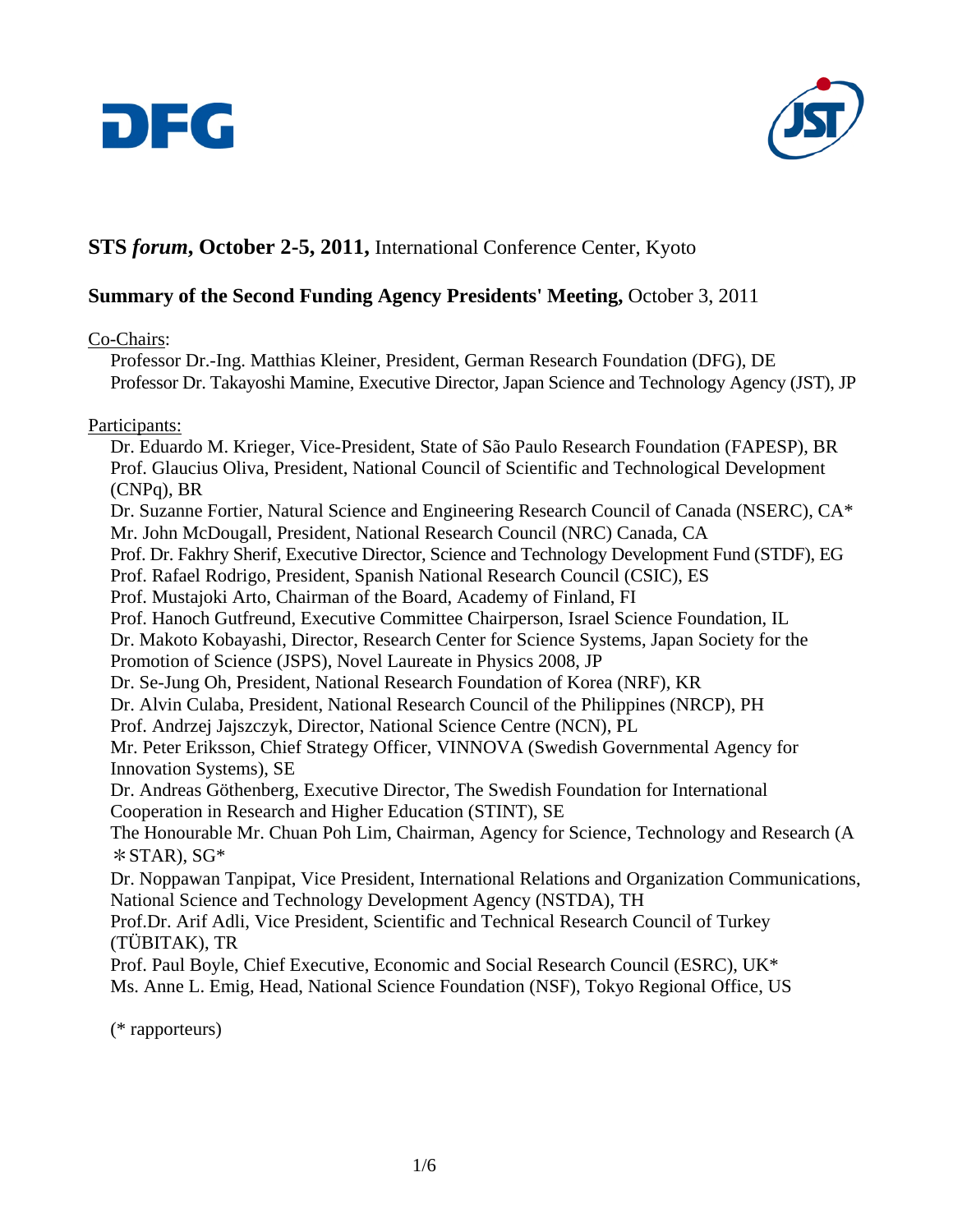The Second Funding Agency Presidents' Meeting was held on October 3, 2011 in Kyoto on the occasion of the Eighth Annual Meeting of the Science and Technology in Society (STS) *forum* to share and discuss common experiences and to enhance networking and cooperation among the funding agencies. 19 representatives of funding agencies from 17 countries participated in the meeting, which was co-chaired by Professor Dr.-Ing. Matthias Kleiner, President of the Deutsche Forschungsgemeinschaft (DFG, German Research Foundation), and Professor Dr. Takayoshi Mamine, Executive Director of the Japan Science and Technology Agency (JST), on behalf of Dr. Michiharu Nakamura, President of the JST. The two main discussion topics were **"Roles of Funding Agencies in Emergency Situations"** and **"Essentials of Research Funding".** 

The following issues were discussed in detail:

## **Discussion Topic I: Roles of Funding Agencies in Emergency Situations**

- Which roles shall funding agencies have in emergency situations?
- Are funding agencies (well) prepared for emergency situations?
- How can funding agencies prepare for such situations in order to provide essential support to the scientific community?

The aftermaths of the Great East Japan Earthquake on March 11 have underlined the importance of international cooperation. Due to the Fukushima nuclear accident, certain fields of research will be focused on in many countries in the future. In May 2011, the German government decided to abandon nuclear energy completely by 2022. This decision is based on a broad consensus among the German population. The so called "German Ethics Commission for a Safe Energy Supply" with members from politics, science, the clergy etc. – co-chaired by Professor Klaus Töpfer and Professor Kleiner – laid the ground for this decision. The German example shows that scientific expertise can play an important role in political discussions.

In general, the participants acknowledged that funding agencies in most countries are not well prepared to react quickly and adequate in emergency situations and that there is an urgent need to establish new measures for immediate response as well as short-term and long-term measures for emergency situations. Multilateral cooperation could also be crucial as well as open access to relevant information and links to researchers who are in need of immediate support.

Moreover, the participants underlined that emergency situations are caused not only by natural disasters but also by man-made factors, e.g. economic crises. The participants pointed out that interdisciplinary approaches, such as combining natural sciences and social sciences perspectives, and flexible approaches especially for urgent funding programs are inevitable.

In the Tohoku area of Japan, the daily lives of people as well as R&D activities have severely been affected by the triple disaster. JST initiated various programs in order to tackle the situation. Because of the dimension of the disaster JST also recognised the importance of funding for international cooperation research.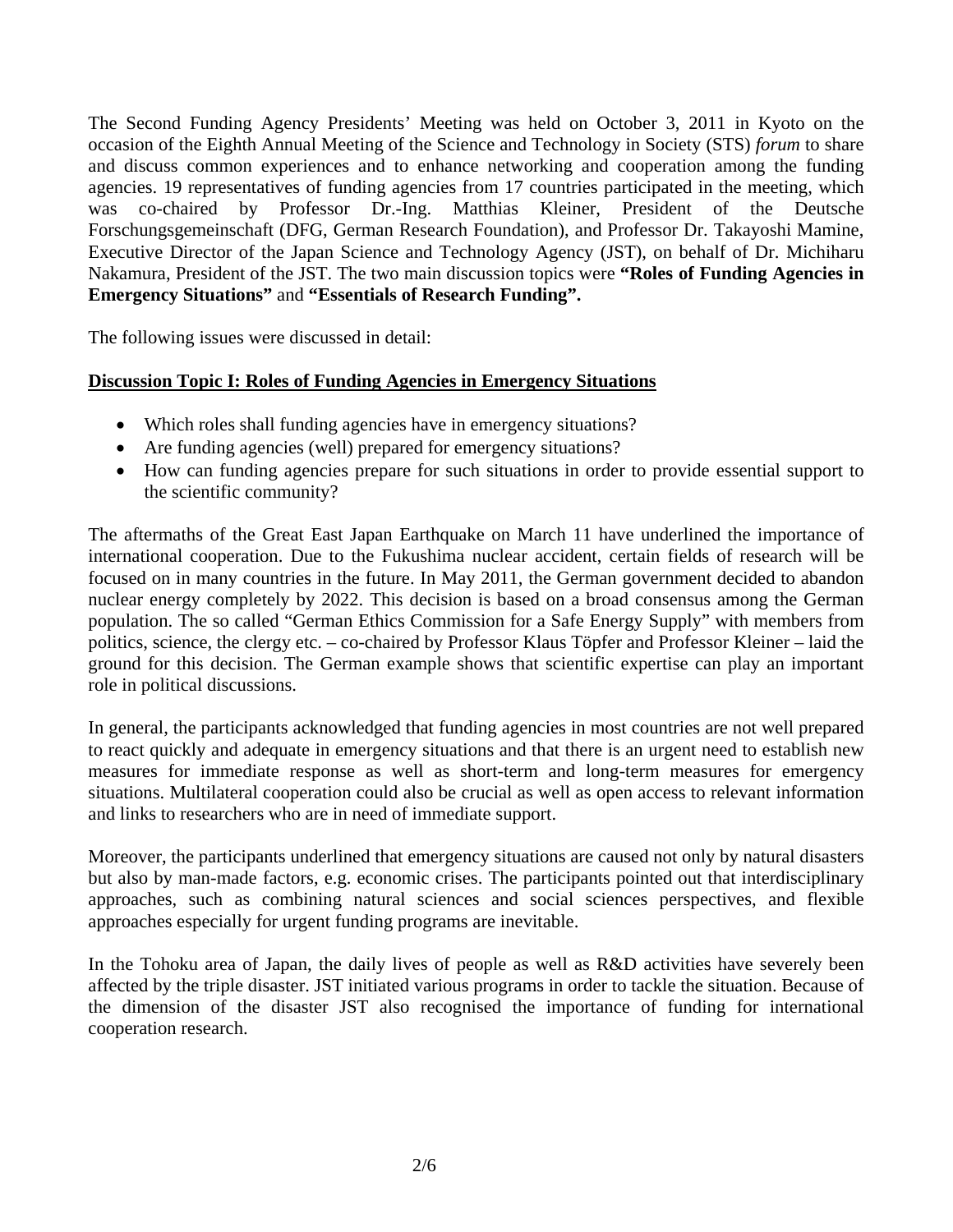## J-RAPID Program

On April  $18<sup>th</sup>$ , the J-RAPID Program was launched by JST for joint funding with foreign partners. JST adopted 33 projects out of 72 proposals for research collaboration related to Great East Japan Earthquake and associated disaster with National Science Foundation (NSF) U.S, French National Research Agency (ANR) France and so on. Since then, this program is renovated and established within as generalized JST's funding scheme in order to provide immediate support for international collaborative research whenever it will be necessary in the future (due to an emergency situation etc.).

## Urgent Funding for Affected Areas

• Research Seeds Quest Program (RESO)

The program was implemented by JST in order to support researchers mainly in the affected area to continue or restore their research activities. JST announced a call for proposals on April  $22<sup>nd</sup>$  (open for about 40 days); 101 projects were adopted out of 316 proposals, including approaches to apply R&D outcomes for the benefit of the communities in the affected areas.

• Funding of R&D with Social Application Outcomes

RISTEX (Research Institute of Science and Technology for Society) of JST have launched the funding program for supporting application of existing R&D outcomes to the life and restoration in affected areas such as the project for development of wooden comfortable temporary housing, determination of the heavy metal pollution caused by the tsunami, and so on. Currently, six projects are funded.

#### Other Support from Funding Agencies

Major support from foreign partners was introduced with appreciation by JST, e.g.: EPSRC (Engineering and Physical Sciences Research Council of the UK) allows researchers affected by the disaster to access the UK national supercomputing facility, HECToR; DFG provides additional funding for current projects involving Japanese cooperation partners who are affected by the disaster to allow them to continue their joint research.

The discussion proved that essential lessons have been learnt from the disaster in Japan. The following aspects of international collaboration were elaborated:

#### Balance of Short-Term and Long-Term Support

An overview of past emergency responses by the participating representatives revealed that in most countries rapid response schemes are not yet implemented. Statements of the participants underlined the importance of maintaining a balance of short-term measures – which enable funding agencies to respond rapidly –, and long-term measures – which provide support through basic funding schemes. The participants agreed that multilateral and regional measures should coexist.

#### Significance of International Collaboration/Networking

Again – as already in the 1st Funding Agency Presidents' Meeting in October 2010 – the participants acknowledged that reliable and close international cooperation is desirable for solving global issues. This holds also true for emergency situations, even more in times when the frequency of natural disasters is increasing. The participants recognized that continuous networking and exchange of information are significant for rapid responses. For this purpose, the Funding Agencies Presidents'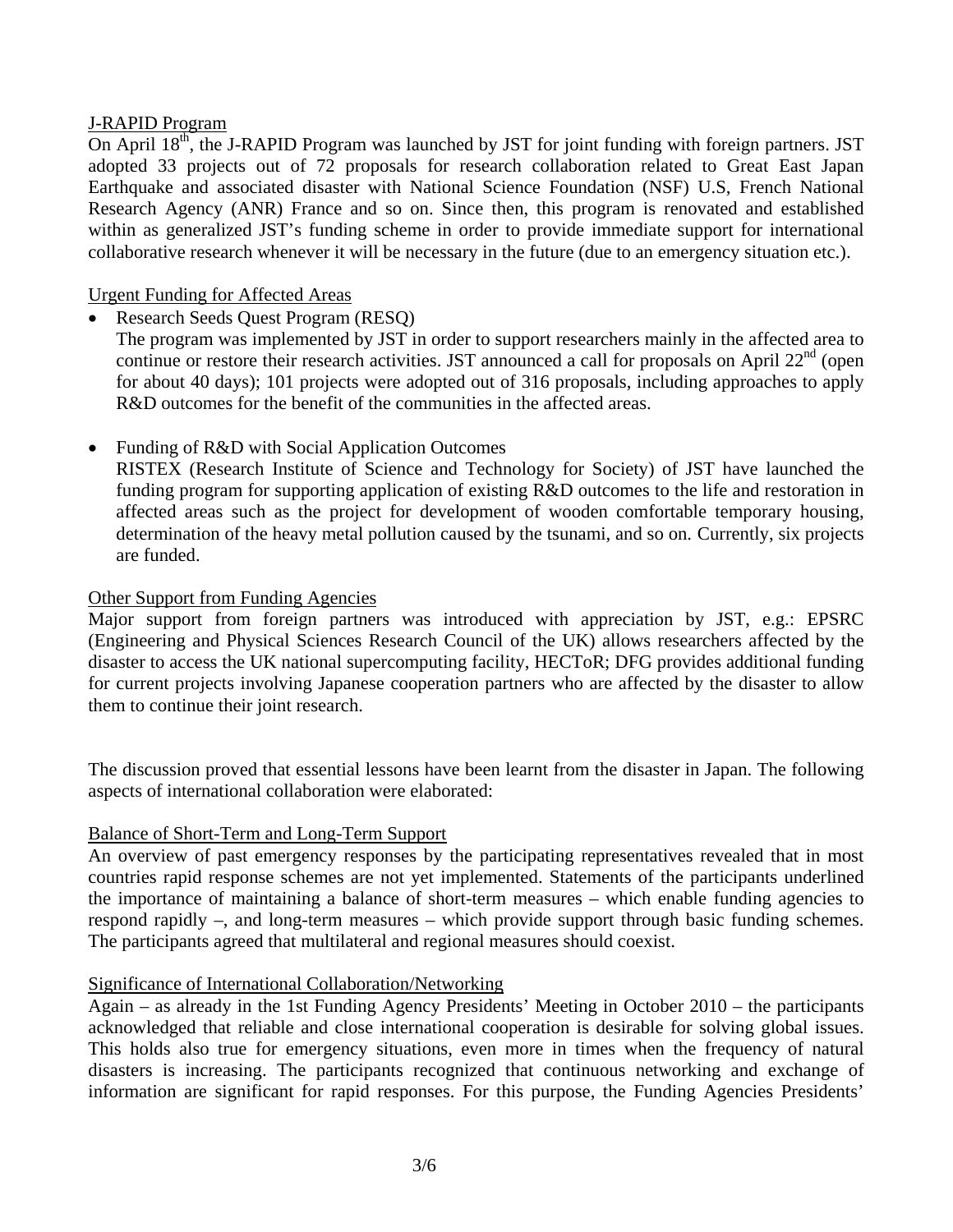Meeting at the STS *forum* is an important occasion. Linkages between long-term research centres of different countries are also crucial.

## Collaboration through Open Access Databases

It was agreed that research databases with open access for qualified researchers are essential, although they are very expensive challenges in a long-term perspective. In emergency situations, scientific databases (or databases of researchers) could function as linking paths for communication. They could help to realize temporary relocation of affected researchers. Moreover, research databases enable to solve problems faster.

## Importance of (Joint) Plans to Respond to Emergency Situations

An urgent need to intensify discussions about how funding agencies could react in emergency situations was identified by the participants. Flexible and immediate mechanisms to react are important and plans should be elaborated in advance on a national, regional and multilateral level; the scope of budget should be agreed on in advance.

## **Questions/ issues to be discussed further:**

- Which multilateral cooperation schemes could and should be implemented to prepare for adequate support in emergency situations?
- What kind of new short-term and long-term measures could be established and which concrete procedures implemented?
- How can similar working groups (or networks of funding agencies) like the FA Presidents Meeting during the STS *forum* be established on a regional and multilateral level?
- How can validity or reliability of open access databases be achieved?

## **Discussion Topic II: Essentials of Research Funding**

- What are the most important tasks for funding agencies to support multilateral projects?
- Which (new) rules should be established for peer review?
- What are the challenges to fund high-risk high-impact-research?
- Which issues have to be taken into account in regard to open access?

The first Funding Agency Presidents' Meeting in October 2010 was significant as a kick-off for fundin g agencies to exchange experiences and opinions on the discussion topics (summary of the meeting: [http://www.dfg.de/download/pdf/dfg\\_im\\_profil/geschaeftsstelle/dfg\\_praesenz\\_ausland/japan/funding\\_a](http://www.dfg.de/download/pdf/dfg_im_profil/geschaeftsstelle/dfg_praesenz_ausland/japan/funding_agency_presidents_meeting.pdf) [gency\\_presidents\\_meeting.pdf](http://www.dfg.de/download/pdf/dfg_im_profil/geschaeftsstelle/dfg_praesenz_ausland/japan/funding_agency_presidents_meeting.pdf) or [http://www.jst.go.jp/inter/symposium/fapm/fapm\\_2010.pdf\)](http://www.jst.go.jp/inter/symposium/fapm/fapm_2010.pdf):

- 1. Bottom-up Basic Research and Top-down Thematic Programs,
- 2. Funding for Global Issues,
- 3. International Collaboration.

All participants then agreed on the potential of joint funding to handle shared (global) challenges which require effort to create ideal conditions for science and research.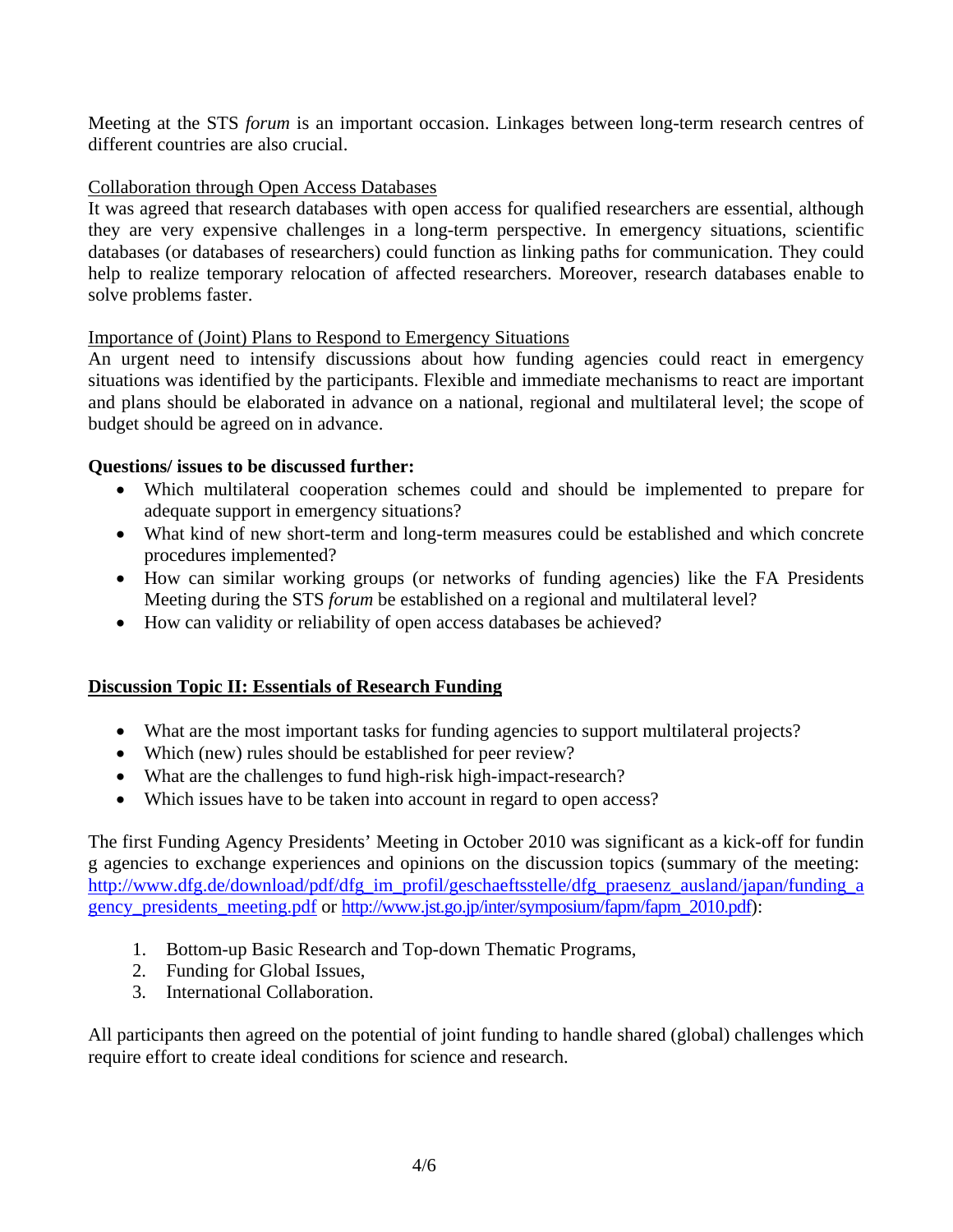At this year's meeting, it was acknowledged that with respect to the catastrophe in Japan and its effects on the global research community, these 'global issues' and 'global challenges' need to be reconsidered. Moreover, there are needs for multilateral long-term programs with a perspective of substantial growth.

The following issues were discussed in detail in three groups:

## Multilateral Cooperation / International Cooperation

There is a range of different multilateral projects. Examples are the European joint programming, which encourages multilateral collaboration, the Open Research Area in social sciences, which includes Germany, France, the Netherlands, and the UK or the Kyoto Initiative, which is run by the G8-HORCs. Flexibility, a certain degree of freedom and both bottom-up and top-down models are needed for multilateral cooperation. Top-down created topics require to transcend political boundaries and to be appropriate for a collaborative approach. As the budget for international cooperation is limited in Japan and varies widely among the funding agencies of different countries, the financial supply and scale are essential. Other important factors of multilateral cooperation are the increase of national and international mobility of students and researchers. In Spain, mobility grants are restricted to a period of two years.

## Peer Review

When implementing peer review processes, funding agencies are challenged to find adequate external reviewers who are not in a conflict-of-interest situation, especially in countries which have just started to invest more in research. In some countries it is difficult to implement international peer review processes. The participants agreed that it is crucial to find other processes beside the dual peer review. Under the scheme of the G8 initiative a joint approval process is practiced.

#### High-Risk / High-Impact Research

Though it is extremely important to invest in high-risk/ high-impact research, funding agencies have a responsibility of being accountable for mitigating risk. It is a difficult challenge to meet both, the desire to see transformative changes coming from research and at the same time avoiding unnecessary risks of funding agencies investments. The participants agreed that in evaluation processes, there is high need for the right balance of looking at track records of researchers on the one hand and at the exciting features of their research plans on the other hand. It may be necessary to invest in people whose track record is not extensive yet, but who generate innovative ideas. NSF uses a model called FIRST, which is looking at proposals from a slightly different perspective, realizing that high-risk projects might have high-impact. The DFG meets the challenge of funding 'high-risk research' with the so called 'Reinhart Koselleck Project' as 'high-risk research' owns tremendous potential for innovation.

#### Open Access

The UK Data Archive, which is available to researchers by open access, provides data on social science grants. With regard to open access, timing of data entry and lodging was named as an important issue: Should data be lodged when it becomes reliable enough or at another stage in the process of research? The big costs of lodging data in archives, creating meta-data as well as data sets ask for allowing open access. Open access to journal articles is becoming a central topic in many countries.